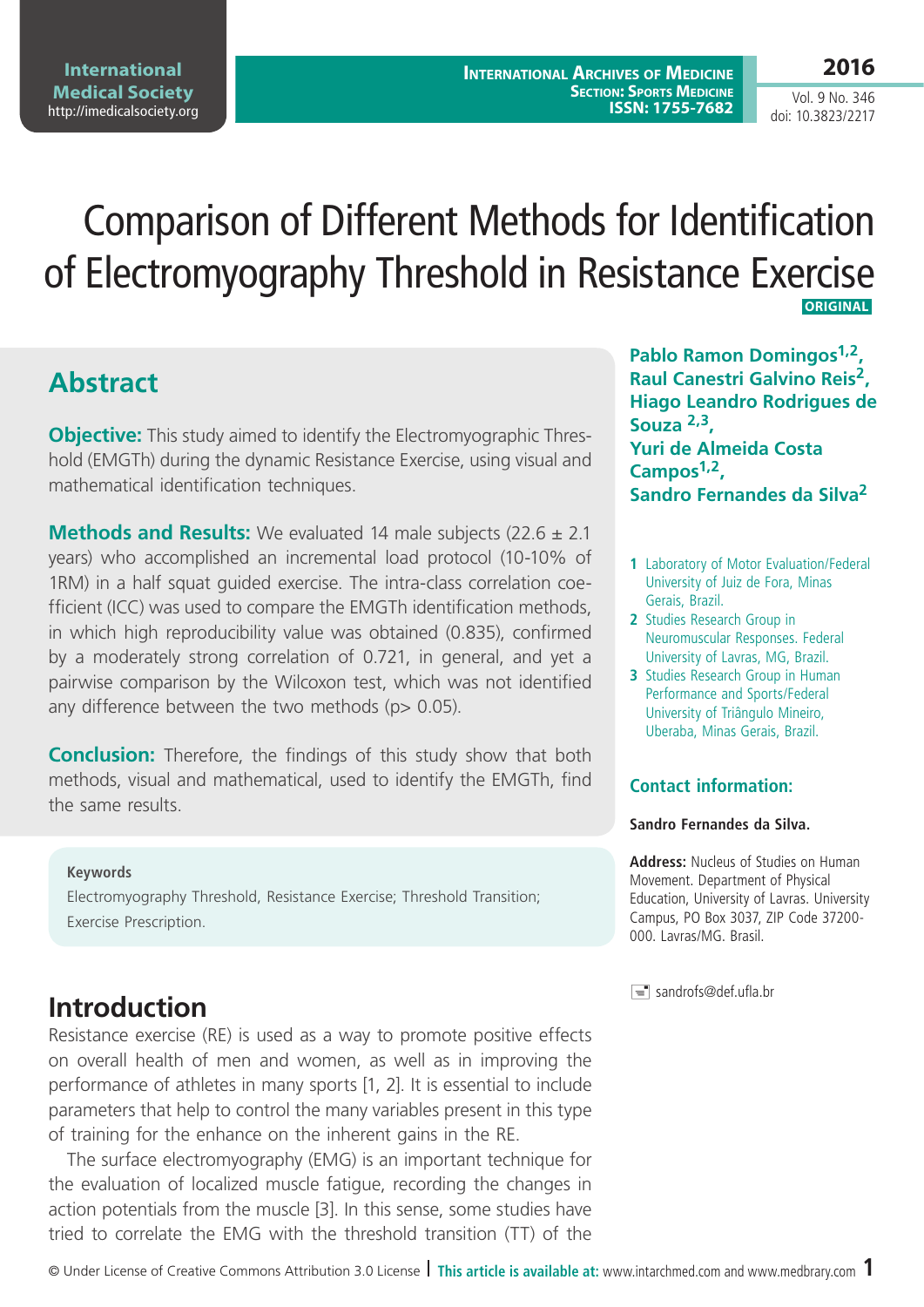Vol. 9 No. 346 doi: 10.3823/2217

**2016**

metabolic systems [4.5] and the results highlighted the EMG as a reliable method for workload control. The identification of these thresholds, as well as electromyography, may be a strategy used to check the intensities in which the transition occurs among the metabolic systems predominance during the exercises, having access to the source of fatigue in a specific situation [6]. Thus, it becomes possible to have a more accurate control of training variables, given that the EMG displays values of an immediate response to exercise, different from the blood lactate which has a delayed response to the stimulus [7].

Conceptually, the electromyographic threshold (EMGth) can be defined from the point of non-linearity among the electromyographic activation values and the workload, as a result of the load increment [8] internal and/or external. The procedure used to determine the EMGth can be provided through a visual model [9], from the inference of experienced evaluators, or also by using a mathematical model by the use of linear regression for identification [10]. However, when it comes to EMGth most studies have allocated their efforts in checking it just in cyclical activities, making your application limited in the RE.

Aguiar et al [7] conducted a study in order to identify the transition threshold by acquiring electromyographic signal and blood lactate in isometric resistance exercises. But its methodology does not reflect the dynamic conditions practices that are performed in the RE. However, Nasser [11] presented by the visual identification method, for the biceps curl, transition thresholds (TT) by lactacidemy, spirometry and the EMG, through the signal conduction velocity obtained, and found that EMGTh is equivalent to the gold method for identification of TT, lactacidemy in upper limbs in single-joint exercise. Thus, the aim of this study was to identify the EMGth in ER multiple joint and lower limbs with recreational athletes, using the different techniques, visual and mathematical identifications.

## **Methods**

### **Subjects**

The sample consisted of 14 male subjects (22.6  $\pm$ 2.1 years,  $178.9 \pm 4.7$  cm,  $81.5 \pm 10.4$  kg and  $19.9$ ± 5.7% fat) all college team sports athletes (rugby, basketball, handball, futsal) healthy, and with experience of at least 6 months of strength training and without musculoskeletal injuries. The project was approved by the Ethics Committee of the Universidade Federal de Lavras with the protocol number of CAAE: 31822714.6.0000.5148.

#### **Procedures**

At first, the evaluation to characterize the sample was carried out, and, soon after, a test of maximum repetition (1RM) [12] for the guided half squat (Physicus®). After an interval of 72 hours, the subjects performed the protocol of progressive loads for the guided half squat. For this procedure were made progressive increases of 10 to 10% of 1RM workload until the value of 70%. Each exercise series lasted for one minute, it was defined 2 seconds for each phase of the dynamic motion (eccentric and concentric) controlled by a digital metronome (*Metronome Plus*®). Between each series, it was observed a recovery range equivalent to two minutes. The exercise was stopped at the time that the subjects did not undergo the pace pre-established, resulting of the maximal voluntary fatigue for that situation, or when the subject asked to stop, or if reached 70% of 1RM. Electromyography was recorded through a Miotool electromyography, 400 Miotec® model. It was used a SDS500 sensor of gain of 1000 times and 2000 Hz of sampling frequency. Subsequently, the signal was subjected to a section, excluding the first and last repetition and further subjected to a bandpass filter between 20 to 500Hz, using for the analysis the values of root mean square (RMS). The muscles analyzed were Rectus Femoris (RF), Vastus Medialis (VM) and Vastus Lateralis (VL).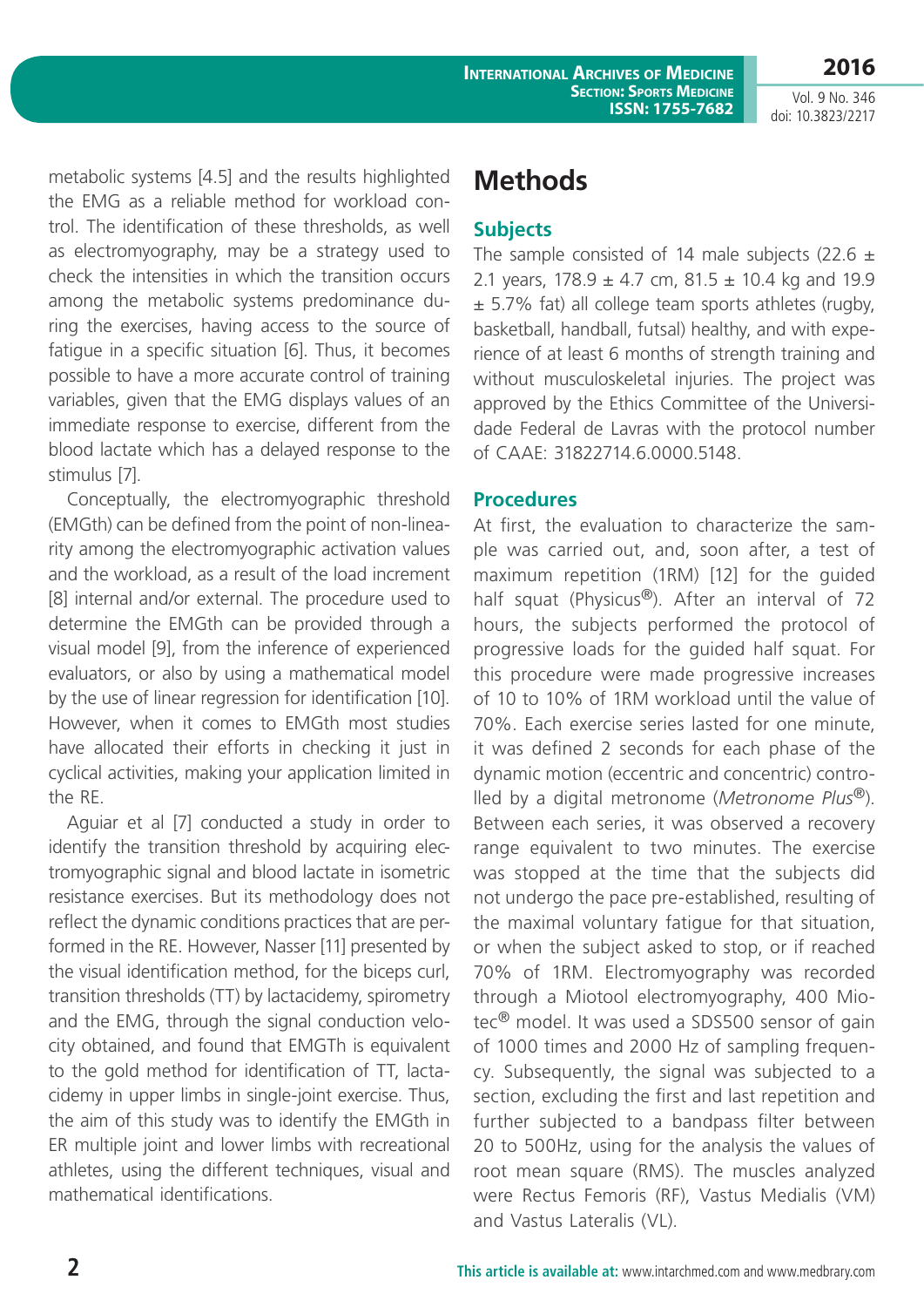Vol. 9 No. 346 doi: 10.3823/2217

In order to determine the electromyographic threshold (EMGTh) by the mathematical method, RMS data were used in a simple regression equation and the point of greatest distance below the straight line was determined as the EMGTh [8]. In the visual inspection method, two researchers observed the RMS data and from the break point of linearity of the points was determined EMGTh [13].

#### **Statistical Analyses**

For statistical analysis we used the SPSS software, version 21.0 for Windows. As it presents the statistics by mean  $\pm$  standard deviation, normality was tested by the Kolmogorov-Smirnov test, and sphericity by Mauchly test with epsilon's correction of Huynh-Feldt. To compare the results of different EMGTh identification methods was used Intraclass Correlation coefficient, with confirmation by Pearson's correlation.

It was still used the Wilcoxon test for comparison between the different stages in which the thresholds were found for each grouping in Visual and Mathematical method, and for confirmation was used comparison by ANOVA of repeated measures with subsequent paired analysis of Bonferroni, among the values obtained at each stage and the values corrected by simple regression equation. Always adopting the significance value p <0.05.

### **Results**

The intra-class correlation coefficient (ICC) was used to compare the EMGTh identification methods, where high reproducibility value was obtained (0.835), overall confirmed by a moderately strong Pearson's correlation of 0.721.

Comparison among the pairs of stages which the thresholds of muscles were determined in both methods, there was no significant difference between any of them (VM  $p = 0.785$ ; RF  $p = 0.063$ ; and VL  $p = 0.317$ ) by Wilcoxon statistical test, as shown in **Table 1**.

Even so, using ANOVA of repeated measures, the average values of RMS were tested, the collected **Table 1.** Comparison of the points identified as EMGTh in Visual and Mathematical methods in load percentage.

| <b>Muscles</b>                                                                     | <b>Visual</b>   | <b>Mathematical</b> | <b>ICC</b> |
|------------------------------------------------------------------------------------|-----------------|---------------------|------------|
| Vastus Medialis (%)                                                                | $38.6 \pm 9.5$  | $37.8 + 11.9$       | 0.83       |
| Retus Femoris (%)                                                                  | $41.4 \pm 10.3$ | $37.1 \pm 11.4$     | 0.83       |
| Vastus Lateralis (%)                                                               | $40.0 \pm 9.6$  | $36.4 + 10.1$       | $-0.17$    |
| Comparison of the stages in which the visual and<br>mathematical EMGTh were found. |                 |                     |            |

values and the ones corrected by simple regression equation, this way was determined the points where there was the breaking of linearity among the stages, with significant differences for all groups (p  $= 0.001$  for VM on the collected data, and for the others p <0.001), according to **Figures 1** and **2**.



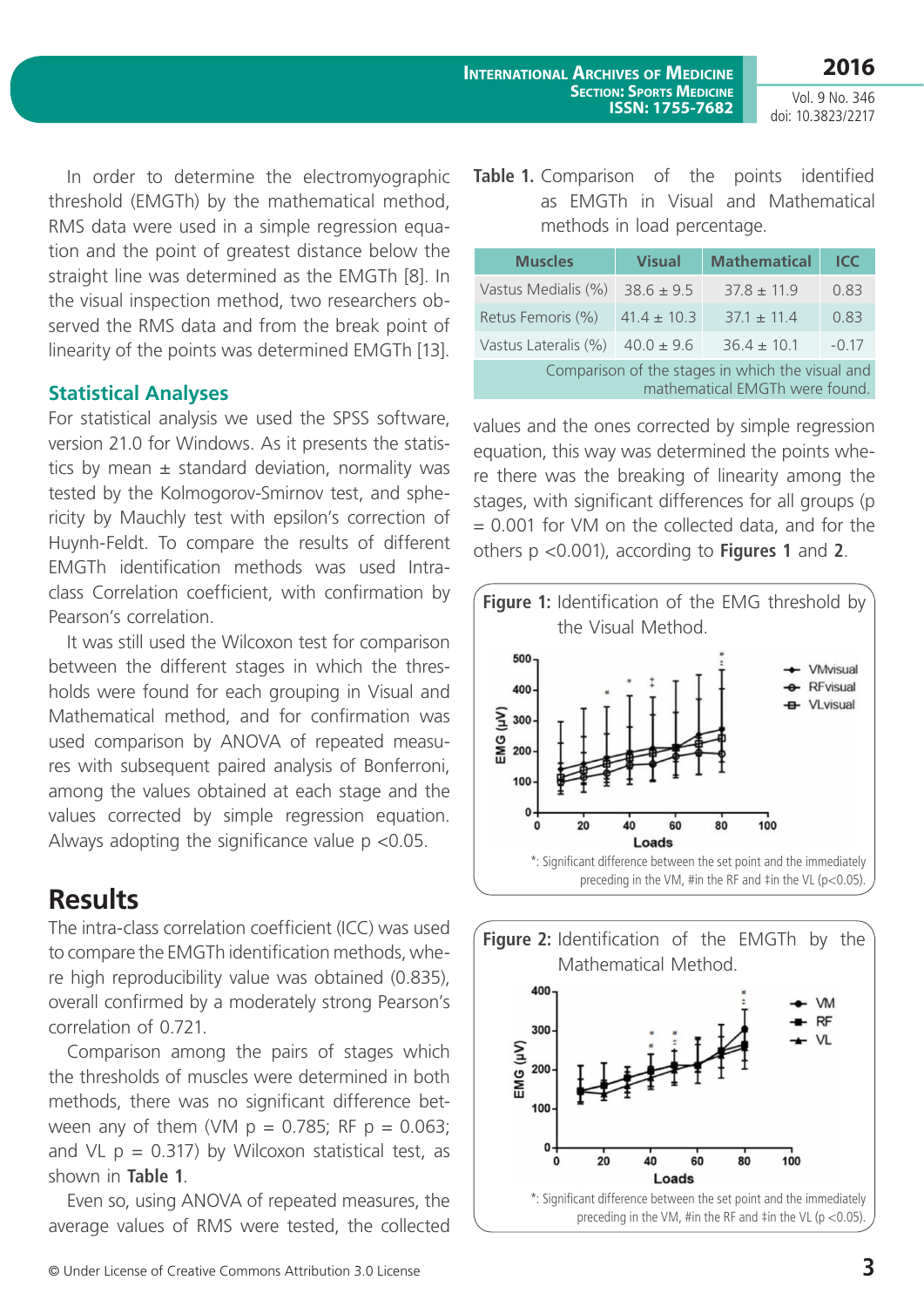**2016**

Vol. 9 No. 346 doi: 10.3823/2217

# **Discussion**

This study aimed to compare two methods for identification of the electromyographic threshold in resisted exercise of the lower limbs, which found no difference in the identification of the same, with high reproducibility in the ICC (0.835), therefore, both methods agree with the point identified as EMGTh.

The results of this study, even for the RE, confirm the findings of Hug et al [14] which showed no significant differences between the two methods by observing the test stage and the RMS of the EMG. Having been presented the ICC for each grouping analyzed a value of good agreement between the two methods of identification, as well as the overall value.

The stages where there was identification of EMGTh corroborate the bibliographic findings which was found around 30 and 40% of 1RM [13, 15], this values were also found in this study, however, Lucia et al [16] had shown on a progressive test of a cyclic modality the anaerobic threshold at intensities close to 60 to 70% of  $VO<sub>2max</sub>$ , suggesting that the EMGTh is related to the activity type and protocol, yet having a highly reproducible and significant ICC according to Lucia et al [17], the EMGTh shows no significant difference, and shows significant correlation to the lactate and ventilatory thresholds expressed in %  $VO<sub>2max</sub>$  for heart transplanted.

Therefore, the identification of EMGTh seems to be a good tool for RE prescription, and no significant differences were found among the stages of threshold found in visual methods and mathematical, which confirms the ICC, with also the correlation of 0.721 to all groups in general.

The identification of the EMGTh depends on the composition of the muscle fibers of the grouping analyzed, thus, the VL reaches lower transition threshold values than the other groups, qualitative analysis, as well as the findings of Aguiar et al [7], perhaps due to the fact that VL has a higher percentage of fast fibers [18], besides the composition of muscle fibers of each muscle studied [16]. The mostly dynamic conditions for strength training, antagonize the methodology applied by Aguiar et al [7] due to the principle of specificity, having already been reported a decrease in strength in incremental protocols for isometric RE, but EMGTh also presents sensitive to these changes allowing identification even in different situations.

If there is some difference between the intensity that identifies the EMGTh and lactate Threshold (13 and 16% of 1RM) Aguiar et al [7] justified by the immediate response obtained in the EMG, unlike blood lactate collection, which would make the EMGTh a more precise tool and objective about the assessment during the exercise, considering that the EMG have access to muscle physiological processes noninvasively, but Lucía et al [16] showed similarity among the identification methods of the transition thresholds, which infers that the EMGTh suffers a strong dependence on the muscle-test ration, being the first held with isometric RE and the second on a ergometer cycle (ramp test).

For the biceps curl, the EMGTh matches the Lactate Thresholds (LT), being the first transition threshold found for Lactate in  $21.5 \pm 2.4\%$  of 1RM and EMGTh 22.7  $\pm$  3.3, but LT2 was determined subsequently to the EMGTh  $(32.1 \pm 2.5 \text{ and } 28.8 \pm 2.9\%)$ of 1RM, respectively) due to mechanical factors of the RE [11], in this study the thresholds of the VM muscles, RF and VL were found in about 40% of 1RM, however, the load increase was from 10 to 10% starting at 10%, and Nasser [11] worked with 20% in increments of 5 to 5% up to 40% of 1RM, and subsequently to that of 10 to 10%, using 3 minutes per stage (1 minute work and 2 minutes rest), but with different amounts of movements, 15 and 20 movements, respectively. The EMGTh found in this study suggests that it is the second TT, given that in Nasser's work [11] was determined to 28.8% of 1RM, which comes to confirm a relationship between LT and the work time, and not necessarily just workloads.

Therefore, the findings of this study show that both methods, visual and mathematical, for identi-